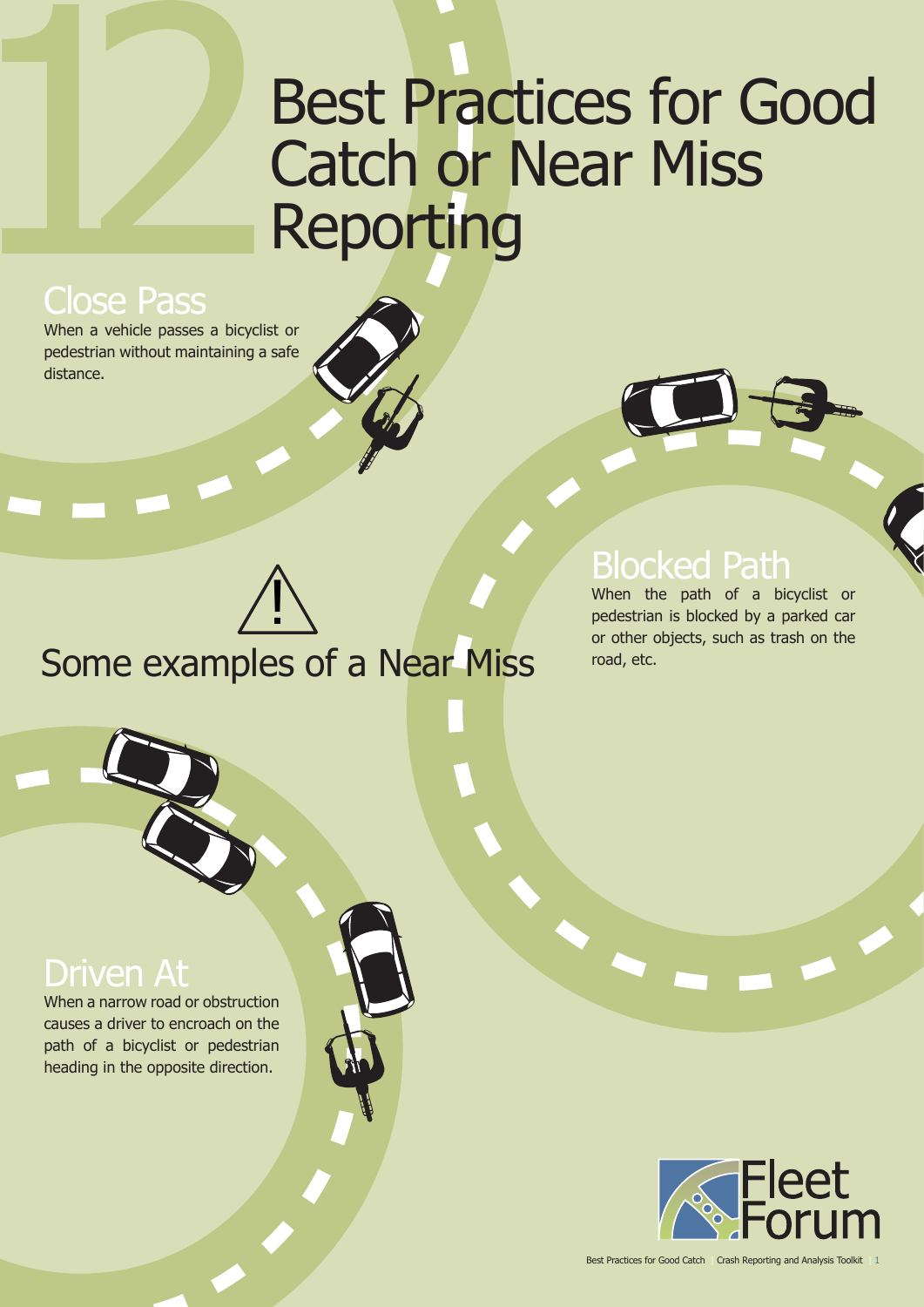1<br>
Fistablish a reporting culture<br>
Before you establish a Good Catch or I<br>
your organisation must have an establishe<br>
or rewards crash reporting. Your leaders<br>
message that every opportunity to identif<br>
and prevent harmful Before you establish a Good Catch or Near Miss reporting programme, your organisation must have an established safety culture that encourages or rewards crash reporting. Your leadership should actively reinforce the message that every opportunity to identify and control risk, reduce hazard and prevent harmful incidents must be acted on.

Leading by example is a powerful way to shape a safety culture as it promotes a proactive approach to crash prevention. Leadership is instrumental in encouraging staff members to look at Good Catch or Near Miss situations as high-value, low-cost learning opportunities and an essential tool for effective risk management.

#### 2-Avoid placing blame

Good Catch or Near Miss reporting is focused on identifying gaps in the organisation's safety management system to prevent crashes. It is not about blaming an individual for a crash. In fact, using a Good Catch or Near Miss reporting scheme to penalize staff will only damage an organisation's safety culture. To increase Good Catch or Near Miss reporting, employees must know that they can report incidents anonymously and without fear of retribution.

#### $3\rightarrow$  Be clear on what and how to report

Not all staff members or employers agree on what counts as a Good Catch or Near Miss situation. Defining what these terms mean in your organisation is essential to ensure that staff members know what to report. It's helpful to provide examples that could be encountered in your workplace.

#### Some examples of a Near Miss



Close Pass When a vehicle passes a bicyclist or pedestrian without maintaining a safe distance.



Driven At when a narrow road or obstruction causes a driver to encroach on the path of a bicyclist or pedestrian heading in the opposite direction.



Blocked Path When the path of a bicyclist or pedestrian is blocked by a parked car or other objects, such as trash on the road, etc.

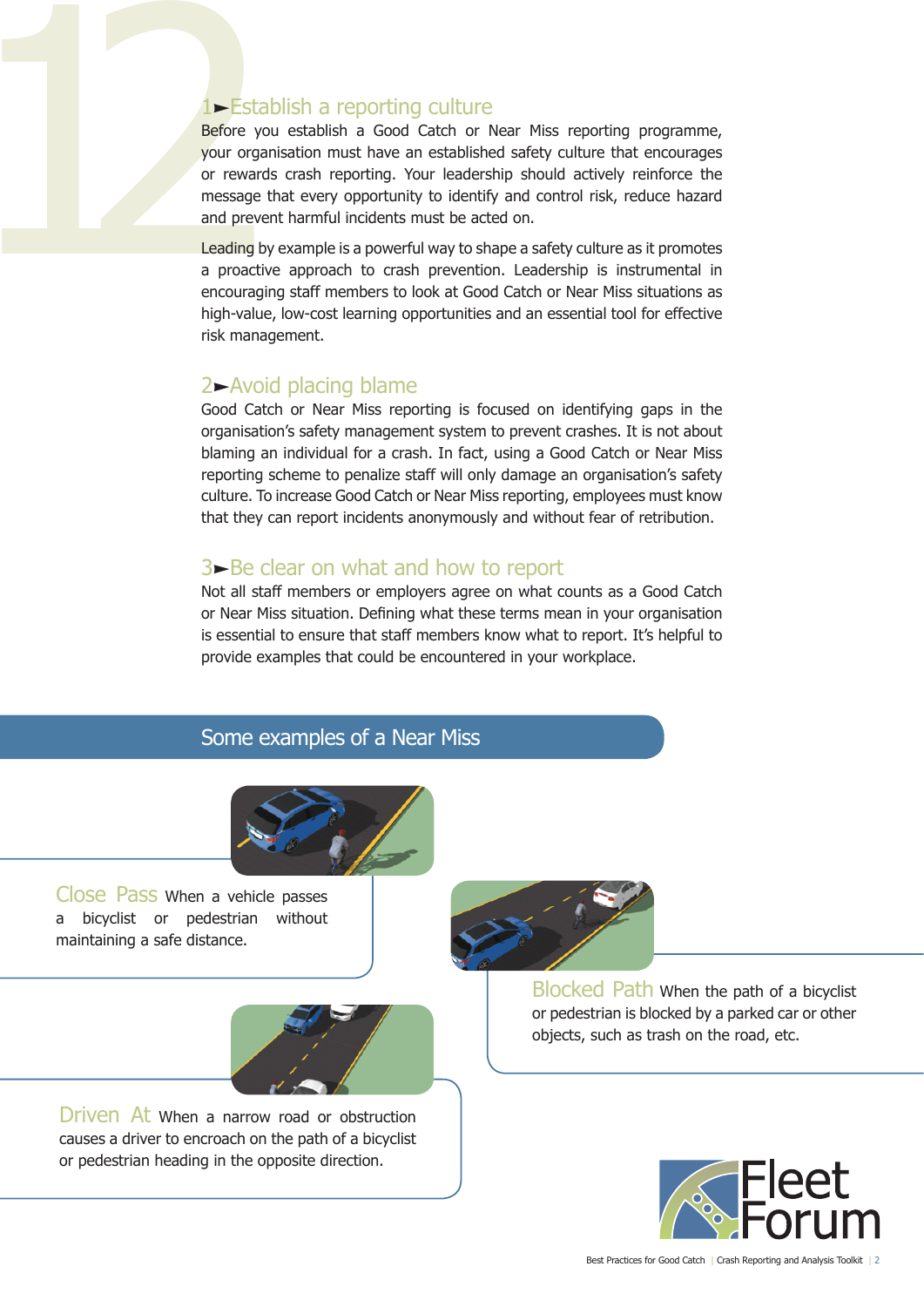$\triangleright$  Before leaving on a mission, you notice that not all vehicle passengers are wearing a seat belt. You remind them, they put on their seat belt and the mission can now begin.

12 Some examples of a Good Catch<br>
12 Before leaving on a mission, you notice the wearing a seat belt. You remind them, the mission can now begin.<br>
12 You are being driven to the field in a vehicle hours since you and the d  $\blacktriangleright$  You are being driven to the field in a vehicle. You notice that it has been 2.5 hours since you and the driver set out. You kindly ask the driver to stop at the next safe rest stop, where he or she can pause for 15 minutes.

> $\triangleright$  While looking out the office window you notice that one of the vehicles, which is about to leave, has a malfunctioning taillight. You signal to the driver to stop the vehicle in order for it to be repaired before it is used.

> It's recommended to discuss Good Catch and Near Miss situations in staff meetings or Toolbox Talks. Remember: A safety culture includes awareness at all levels and shouldn't be limited to drivers.

### 4-Make it easy to report

Don't over-complicate the Good Catch or Near Miss reporting process. Here are some helpful tips:

 $\triangleright$  Only ask for the information you need.

Establish a process that allows a Good Catch or Near Miss to be reported in 60 seconds or less.

 $\blacktriangleright$  Allow for reporting online, electronically or through mobile apps without passwords or login codes. Do include the option to report remotely for those situations when there is no Wi-Fi.

 Show staff members how to complete a Good Catch or Near Miss form, and explain the level of detail needed.

### 5Encourage reporting through incentives

Anonymity is one method to encourage staff members to report a Good Catch or Near Miss situation. Another approach is to offer incentives. For example, use awards or plaques to recognise staff members who report hazards or donate to a charitable cause each time a Good Catch or Near Miss is reported. Incentives show that Good Catch or Near Miss reporting is valued in the organisation, and that enhances a reporting culture. It also engages employees in meaningful safety activities, and strengthens a continuous process of risk reduction.